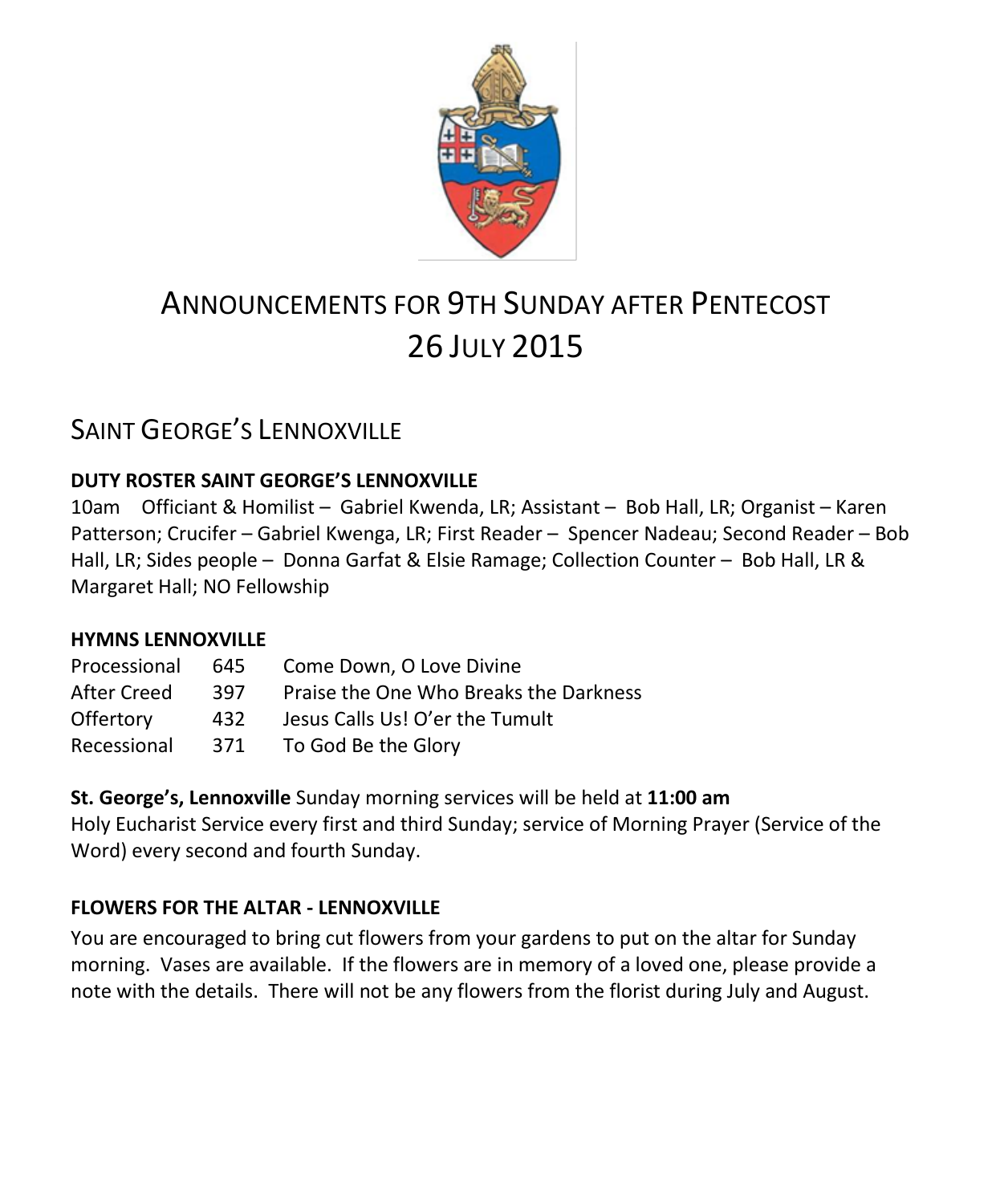### SAINT BARNABAS NORTH HATLEY

#### THE ALTAR FLOWERS THIS MORNING ARE GIVEN TO THE GLORY OF GOD AND IN LOVING MEMORY OF **ANN'S PARENTS KEN & DORIS LITTLE, HER BROTHER KAYE & SISTER-IN-LAW DIANE LITTLE** GIFT OF BOB & ANN MCVITTIE

**St. Barnabas, North Hatley** Sunday morning services will be held at **9:00 am** Holy Eucharist Service every first and third Sunday; service of Morning Prayer (Liturgy of the Word) every second and fourth Sunday.

In addition to the Morning Prayer Services on the  $2^{nd}$  and  $4^{th}$  Sundays, there will be a short half hour Eucharist at 4 pm, celebrated by Fr Edward, followed by the Fresh Start Model discussions. These discussions are aimed at helping congregations in transition understand the underlying issues that parishes wrestle with as they attempt to discern future ministry and mission. It is hoped as many members of our congregation as possible will take part in this process of discernment. Everyone will be welcomed openly and their opinions respectfully heard.

#### **The following schedule lists the topics of discussion:**

| July 26th | Congregational History taking and Understanding |
|-----------|-------------------------------------------------|
|-----------|-------------------------------------------------|

- August 9th Congregational Development 101
- August 23rd Learning Conflict Awareness

August  $30<sup>th</sup>$  Understanding Power, Influence, Control and Authority in a congregation It is hoped as many members of our congregation will take part in these discussions. Everyone will be welcomed openly and their opinions respectfully heard.

# ON THIS WEEK

#### **SCOTS ON THE ROCKS - LENNOXVILLE**

Youth Theatre at St. George's Lennoxville in the Main Hall on Tuesday, July 28 at 6 pm. Eight Actors, Forty Characters, Boogie Woogie Witches, many hats, more props and fake blood than you can shake a fake dagger at. This mad cap parody of Shakespeare's most famous tragedy, Mac- Ahem, The Scottish Play, is as hilarious as it is hectic. With a small acting troupe playing a huge ensemble drama there is an energy to this production that can best be described as frantic. Our show opens with three sassy singing witches telling the future. That future takes us all over Historic Scotland, with inept soldiers, diva Ladies, more Kings than you can count on two hands, prophesies and epic battles. This loving adaption of the Shakespeare classic will have you laughing out loud.

St George's Youth Group members: Sam Lazanis, Caitlyn Thomas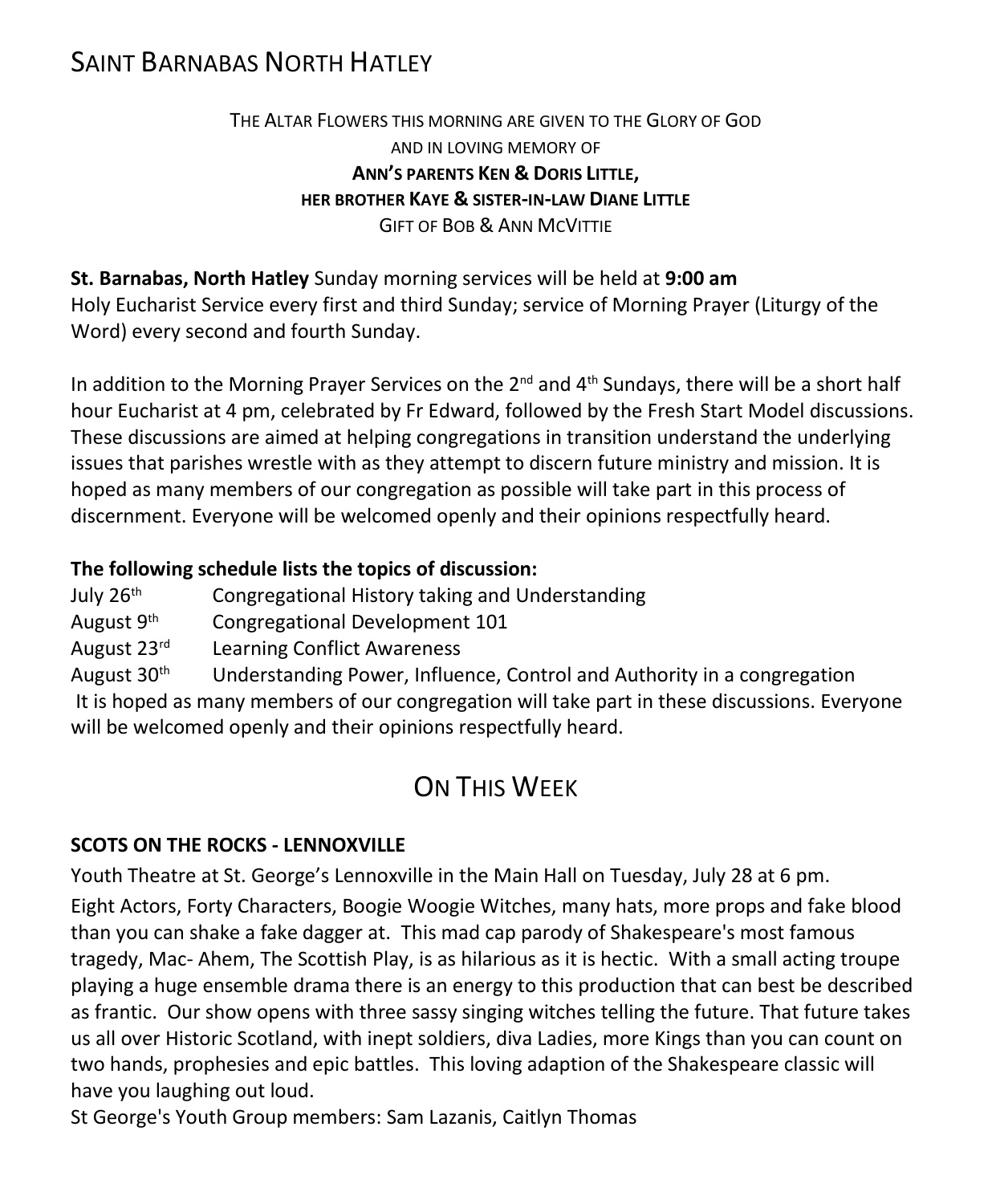Bishop's University Drama Graduates: Shayne Cowan-Cholette, Rosemary Moore Quebec City Youth Group: Hannah Blair, Miriam Blair, Aurora Patterson Drainville, Philip Blair-Lewis

The curtain would go up at 6 p.m., if we had a curtain. Play is about an hour long, no intermission.

#### **OPTIONS PREGNANCY CENTRE'S MEGA GARAGE SALE - LENNOXVILLE**

July 31st (Friday) & August 1 (Saturday) at the Fafard home (bring donations to 2830 College, Lennoxville) Talk to Helen MacDonald, Candace Warner Herring or Nadine Fafard if you would like to help in any way.

#### **BIBLE STUDY – NORTH HATLEY**

YOU ARE INVITED TO A 6 WEEK BIBLE STUDY on 1 Thessalonians at the home of Steve and Barbara Allatt, 23 Leslie, Hatley Acres, North Hatley. Starting on Wednesday July 8<sup>th</sup> from 7:00 -8:30 pm. Call Al Salt for details 819 842 2717

#### **CONCERT – AYER'S CLIFF**

Free concert offered by the fund «La musique à votre portée» by the musicians from Academie Centre d'arts Orford on August 2 at 2:00 pm at Église St-Barthélemy, 911 Clough, Ayer's Cliff

### SERVICES THIS WEEK

| <b>TODAY</b>       | <b>9 AM</b>       | <b>MORNING PRAYER</b> | <b>NORTH HATLEY</b> |
|--------------------|-------------------|-----------------------|---------------------|
|                    | $9:15$ AM         | <b>SAID EUCHARIST</b> | AYER'S CLIFF        |
|                    | $9:15$ AM         | <b>SAID EUCHARIST</b> | <b>MAGOG</b>        |
|                    | 11 AM             | <b>MORNING PRAYER</b> | LENNOXVILLE         |
|                    | <b>11 AM</b>      | <b>SAID EUCHARIST</b> | <b>COATICOOK</b>    |
|                    | 4 PM              | <b>SAID EUCHARIST</b> | <b>NORTH HATLEY</b> |
| <b>NEXT SUNDAY</b> | $9:00 \text{ AM}$ | <b>SAID EUCHARIST</b> | <b>NORTH HATLEY</b> |
|                    | $9:15 \text{ AM}$ | <b>MORNING PRAYER</b> | <b>MAGOG</b>        |
|                    | 11:00 AM          | <b>SUNG EUCHARIST</b> | LENNOXVILLE         |

## DEANERY MEETINGS AT ST GEORGE'S LENNOXVILLE

#### **DEANERY WORSHIP MINISTRY TEAM**

Meets Tuesday, August 18 at 10:00 – 11:00 am in the Upper Room